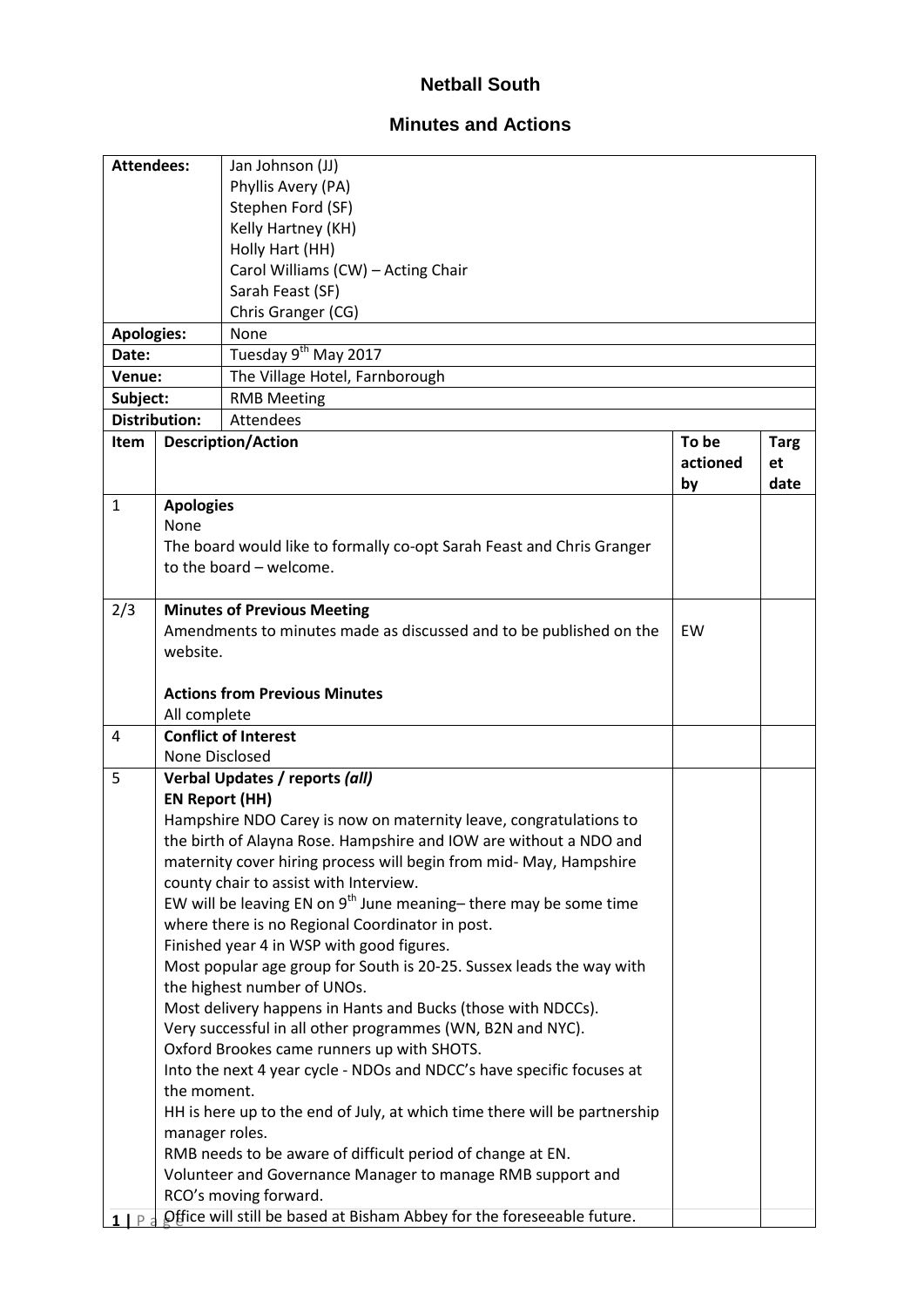| The board would like to thank EW for her time as RCO.                                                                                                                                                                                                                                                                                                                                                                                                                                                                                                                                                                                                                                                                                                 |       |  |
|-------------------------------------------------------------------------------------------------------------------------------------------------------------------------------------------------------------------------------------------------------------------------------------------------------------------------------------------------------------------------------------------------------------------------------------------------------------------------------------------------------------------------------------------------------------------------------------------------------------------------------------------------------------------------------------------------------------------------------------------------------|-------|--|
| <b>Coaching (SF)</b><br>SF lead a discussion on how the South will develop their coaches.<br>He has been in contact with Surrey Storm and have discussed how to<br>help each other with coach development.<br>There is a suggestion that making use of the Digital age would assist this<br>- could all that's available be collated, use webinars or conference calls<br>to support South Coach Development?<br>Do we need do run masterclasses/Forums?<br>SF asking RMB for blessing to go ahead with discussions with Storm.<br>ACTION - HH to find coaching lead from LSE RMB and give contact to SF.<br>SF to find out what LSE is doing in terms of Coach Development.<br>Need to meet with other franchises - not just Storm.<br>To summarise, | HH    |  |
| Find a way of identifying coaches that want to go further with<br>their coaching<br>Discuss what Storm and other franchises can offer South before<br>going any further.<br>Focus on masses rather than the few.<br>Use South Coaches database to find the coaches.<br>$\overline{\phantom{0}}$                                                                                                                                                                                                                                                                                                                                                                                                                                                       |       |  |
| <b>Performance (PA)</b><br>RMB accepted Georgie Maxfield and Emma Whitehouse as Assistant<br>coach and Team Manager of U17 NPFL tournament.<br>PA has had contact from East chair about performance.<br>South needs to be consistent with how they communicate and work                                                                                                                                                                                                                                                                                                                                                                                                                                                                               |       |  |
| with franchises.<br>Make a plan on how to approach this problem – not just "dive in".<br><b>ACTION</b> - PA to organise meetings with Storm and Mavericks to discuss<br>Coaching, Performance AND Competition. Meeting to include JJ, PA and                                                                                                                                                                                                                                                                                                                                                                                                                                                                                                          | PA    |  |
| SF.<br>Priority to get athletes information. ATM we just need to get athletes<br>some information to go by.<br>Zoti have got in touch with us about sponsorship. This will run out in a<br>year and a half. Keep up social presence with Zoti and the NPFL team.<br>ACTION - EW to promote Zoti through social media.                                                                                                                                                                                                                                                                                                                                                                                                                                 | EW    |  |
| <b>Competitions (JJ)</b><br>South regional play offs next Sunday. Sparks have dropped out of<br>regional league Div 1. 6/7 teams trying to get into division 3.<br>All under control and ready to go.                                                                                                                                                                                                                                                                                                                                                                                                                                                                                                                                                 |       |  |
| Suggested changes for the future include.<br>Top U19 team will be offered a playoff place for Div 3.<br>Div 2 to $1$ – two up two down rather than play offs apart from with<br>prem. Play offs for into division 3. Bottom two would go to play offs. For<br>teams asking to re arrange matches we need to define a higher level of<br>competition? With 3 players going up to higher level - they can then<br>rearrange games.                                                                                                                                                                                                                                                                                                                      | JJ/EW |  |
| $ACTION - JJ$ to send finalised dates to EW to be places on website.                                                                                                                                                                                                                                                                                                                                                                                                                                                                                                                                                                                                                                                                                  |       |  |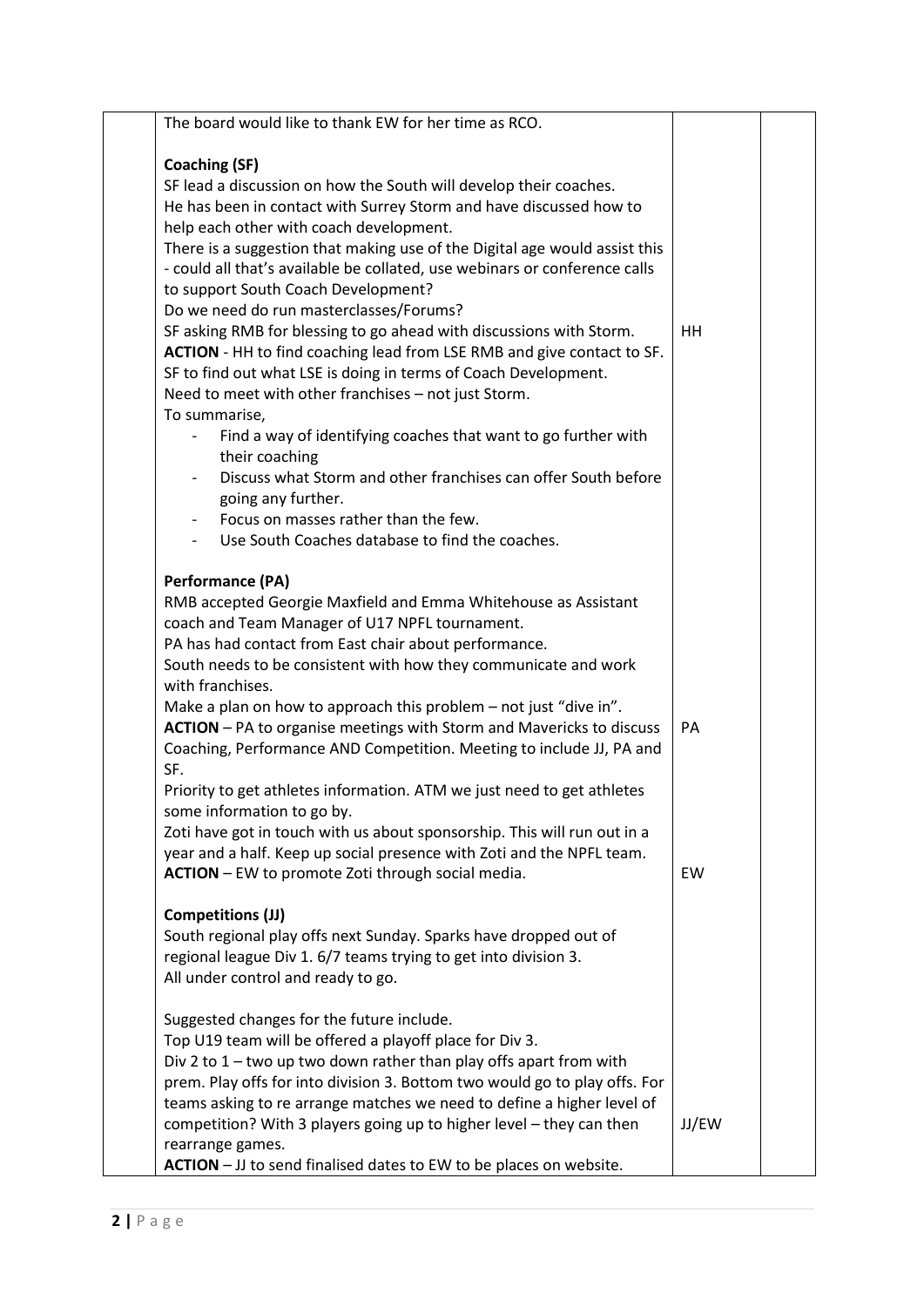|                | JJ to finalise draft regulations, circulate to CTSG and then Board prior to                             |            |  |
|----------------|---------------------------------------------------------------------------------------------------------|------------|--|
|                | getting out to teams for consultation at the end of May.                                                |            |  |
|                | <b>Officiating</b>                                                                                      |            |  |
|                | South Technical Officials are doing very well despite original worries. EN                              |            |  |
|                | through Gary Burgess will be taking control of Tech Officials for next                                  |            |  |
|                | season matches.                                                                                         |            |  |
| 6              | <b>Regional League Proposal (JJ)</b>                                                                    |            |  |
|                | Berkshire, Hampshire, Sussex and one from another county responded.                                     |            |  |
|                | Difficult to disseminate responses due to varied responses.                                             |            |  |
|                | JJ propositions to add "if you are unsuccessful, depending on demand                                    |            |  |
|                | you may be entered in to a development division."                                                       |            |  |
|                | This will run as either opposing weekends to regional or triangular, 3                                  |            |  |
|                | pre-Christmas, 3 post-Christmas.<br>Summary - Try U14s/16s - see how it works for the year. Provisional |            |  |
|                | development leagues to be offered if there is a demand.                                                 |            |  |
|                | As a board agreed to put out form to allow development option for                                       |            |  |
|                | regional league.                                                                                        |            |  |
|                | Regulations - nearly drafted but need to get them out to the club. Final                                |            |  |
|                | forum or conference call to finalise.                                                                   |            |  |
|                | ACTION - JJ to send out final Entry Form.                                                               | IJ         |  |
|                | ACTION - JJ to finalise regulations and then circulate to clubs.                                        | IJ         |  |
| $\overline{7}$ | <b>Netball Europe Pathway Review</b>                                                                    |            |  |
|                | Linked with assessing process and what we think of this. As a board we                                  |            |  |
|                | have to send back views on this.                                                                        |            |  |
|                | <b>ACTION</b> – OTSG/CW to complete questionnaire and send response as                                  | <b>CW</b>  |  |
|                | board and region.                                                                                       |            |  |
| 8              | <b>Surrey Storm Meeting (PA)</b>                                                                        |            |  |
|                | Meeting was attended by South Representatives. Most discussed                                           |            |  |
|                | above.                                                                                                  |            |  |
| 9              | <b>EN Information from RMB (Holly)</b>                                                                  |            |  |
|                | EN have asked for RMB and TSGs priorities for the next year.                                            |            |  |
|                | ACTIONS - TSG chairs to send a short paragraph of what they are                                         | <b>ALL</b> |  |
|                | focusing on.                                                                                            |            |  |
|                | RMB fees will have to stay the same because the AGM is now in                                           |            |  |
| 10             | September.<br><b>AGM</b>                                                                                |            |  |
|                | Venue booked for 5 <sup>th</sup> September and Save the Date on website.                                |            |  |
|                | ACTION - Paperwork to be finalised for RMB recruitment and places on                                    | HH/EW      |  |
|                | website.                                                                                                |            |  |
|                | Deadline to be the end of June.                                                                         |            |  |
|                |                                                                                                         | EW         |  |
|                | Affiliation fees for 2017/18 will have to stay the same because the                                     |            |  |
|                | AGM is now in September. Proposal is that for the AGM we set them                                       |            |  |
|                | for 2018/19 at the same level as well.                                                                  |            |  |
|                | <b>ACTION</b> - Amendment to be made on constitution and sent to CW for                                 |            |  |
|                | confirmation.                                                                                           |            |  |
|                | Affiliate co-opted members once they are on the Board if they                                           |            |  |
|                | are not affiliated, to be reviewd as to what other regions do.                                          |            |  |